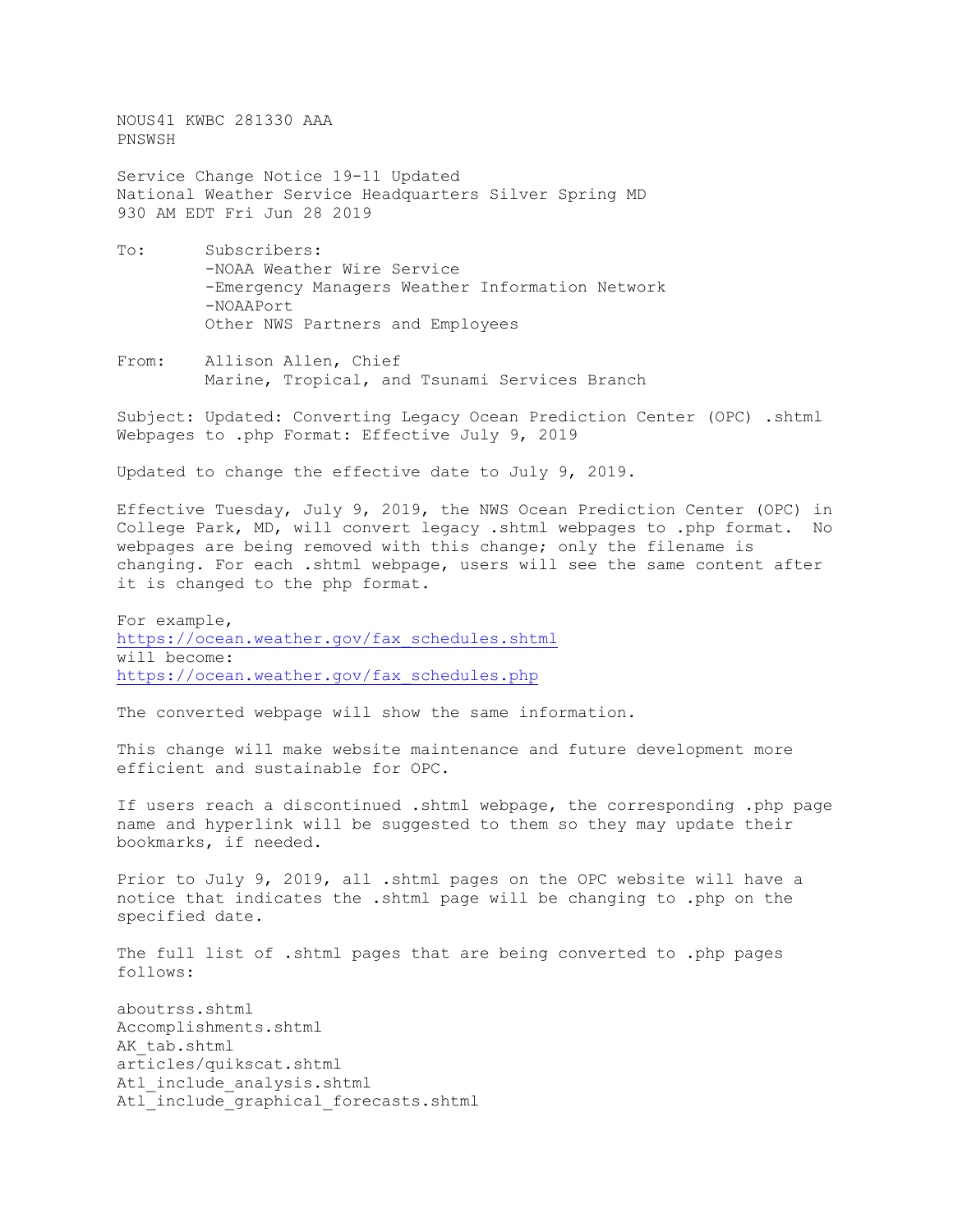Atl include gridded.shtml Atl include hazards.shtml Atl include iceberg.shtml Atl include other marine.shtml Atl include text.shtml Atl\_tab.shtml basemaps/A\_basemap.shtml basemaps/P\_basemap.shtml Current\_fcasts.shtml estofs/estofs\_info\_body.shtml estofs/estofs pacific surge info.shtml estofs/estofs\_pacific\_twlev.shtml estofs/estofs\_surge\_info.shtml estofs/estofs\_surge\_twlev.shtml et surge/et surge info.shtml et surge/et surge info twlev.shtml et\_surge/index.shtml FAQ/FAQ.shtml fax\_schedules.shtml Glossary.shtml HurcnSandy/index.shtml Loops/SeaNettles/prob/SeaNettles.shtml marine weather sites.shtml mpcrole.shtml newNCOM/NCOM\_GulfStream\_currents.shtml newNCOM/NCOM\_GulfStream\_sst.shtml Ocean include analysis.shtml Ocean include experimental.shtml Ocean include forecasts.shtml OceanProd.shtml OPC\_Tour/AtlHS.shtml OPC\_Tour/AtlReg.shtml OPC\_Tour/Backup.shtml OPC\_Tour/CREWSS.shtml OPC\_Tour/Outlook.shtml OPC\_Tour/PacHS.shtml OPC\_Tour/PacReg.shtml OPC Tour/virtual tour home.shtml Pac AK Arctic include analysis.shtml Pac AK include graphical forecasts.shtml Pac AK include hazards.shtml Pac AK include text.shtml Pac include analysis.shtml Pac include graphical forecasts.shtml Pac include gridded.shtml Pac include hazards.shtml Pac include other marine.shtml Pac include text.shtml Pac\_tab.shtml past\_products.shtml perfectstorm/index.shtml perfectstorm/mpc\_ps\_intro.shtml perfectstorm/mpc\_ps\_qa.shtml perfectstorm/mpc\_ps\_rogue.shtml